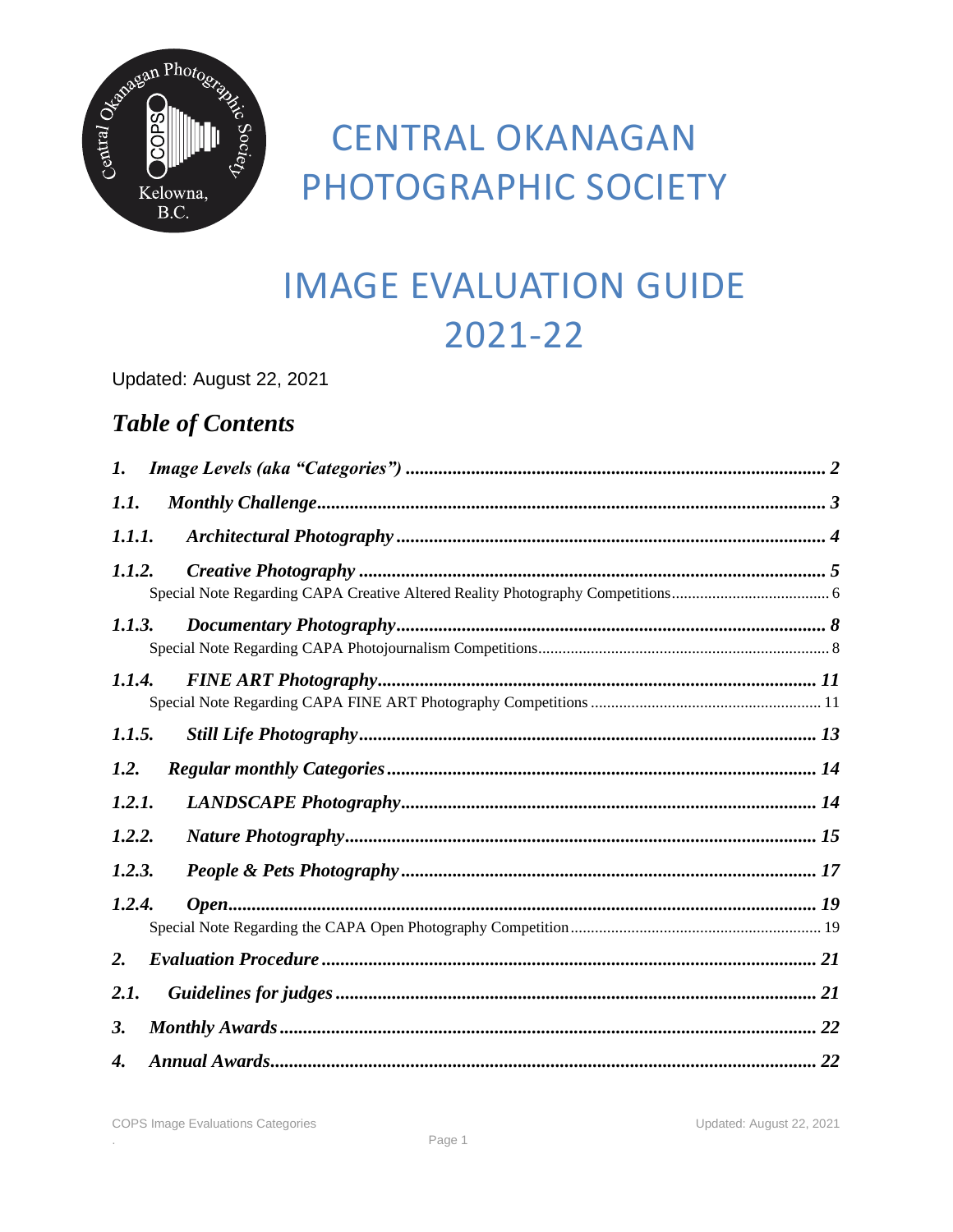#### <span id="page-1-0"></span>**1. IMAGE LEVELS (AKA "CATEGORIES")**

For COPS evaluations in the Visual Pursuit Software, images categories are known as "levels". Here are the categories (levels) defined:

| THEME                    | <b>TYPICAL SUBJECT MATTER</b>                                                       |
|--------------------------|-------------------------------------------------------------------------------------|
| Landscape                | Cityscapes<br><b>Natural Landscapes</b><br><b>Pastoral Scenes</b>                   |
| <b>Nature</b>            | Nature Photography<br>Wildlife Photography                                          |
| People & Pets            | Portraiture<br>Glamour<br>Environmental<br>Pets or Domestic/Captive Animals         |
| Open                     | When it just won't fit anywhere else                                                |
| <b>Monthly Challenge</b> | A different theme for each evaluation<br>night, meant to challenge your creativity. |

Each month members will be allowed to enter 2 images into any of the regular categories and 2 images into the Monthly Challenge category for a possible total of 4 images per monthly evaluation.

The remainder of this document describes the criteria for various categories. **Some of the descriptions cover categories which will no longer appear as regular monthly categories but may appear as Monthly Challenges from time to time.**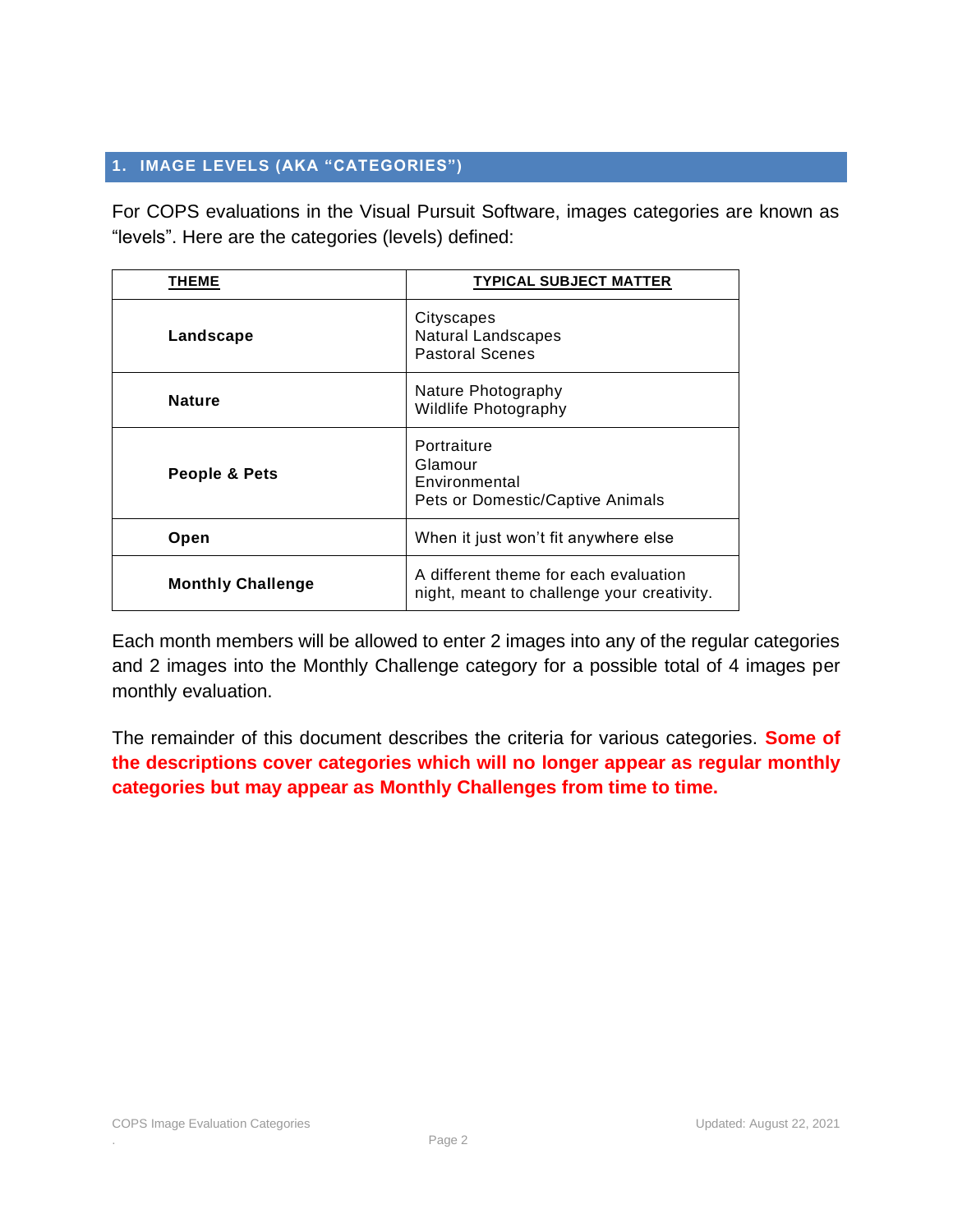### **1.1. MONTHLY CHALLENGE**

<span id="page-2-0"></span>Every month, members will be presented with a challenge theme – something that we believe will challenge your creativity. These themes typically cover a range of specific subject matter and/or photographic techniques and are often in concert with some of the education or field trips offered to members by the club.

Annually, about the time of the Annual General Meeting in May, club members will be asked for their input and ideas for "Monthly Challenge" themes for the following year. From that input, themes for the following year will be selected.

The actual subject matter of the "Monthly Challenge" themes for the year will be listed on the COPS web site (both in the club calendar and in the [Monthly Evaluation Submission](https://www.copsphotography.ca/d/37196340-c7d9-4880-bcc1-90709eb2d08b)  [Dates and Categories](https://www.copsphotography.ca/d/37196340-c7d9-4880-bcc1-90709eb2d08b) document, with deadlines for submission) so that members can plan their shooting schedules accordingly.

**The following special categories may be used as Monthly Challenges.**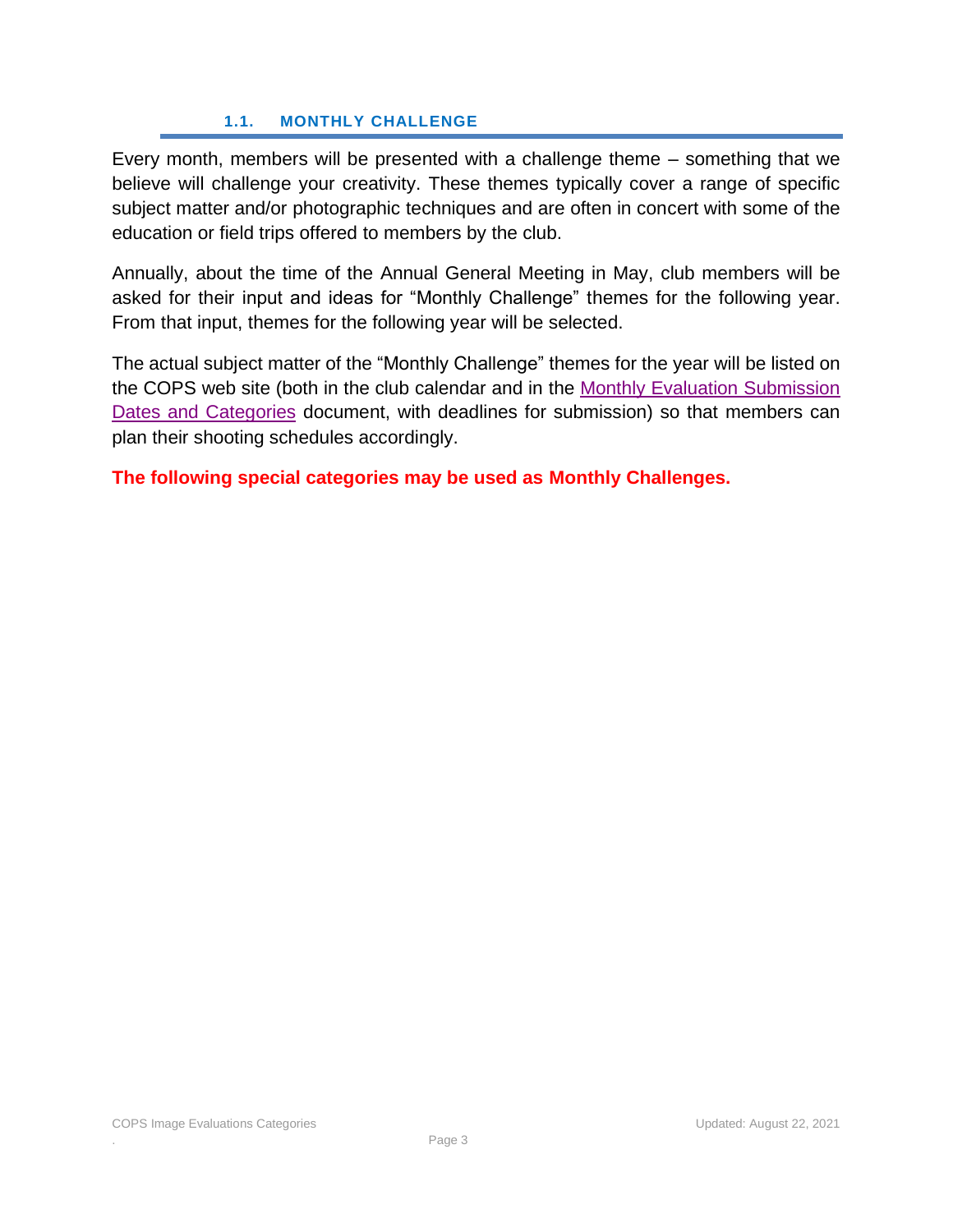### **1.1.1. ARCHITECTURAL PHOTOGRAPHY**

<span id="page-3-0"></span>Architectural Photography is the capture of the design and construction of buildings and other structures [eg. bridges, towers, etc.] by man and machine, as well as the finished product. More broadly, it can include the total built environment, from a macro view of how a structure or structures integrate with the surroundings [the "cityscape"], to the micro level of architectural or construction details [shapes and patterns], including furnishings [interiors].

Some considerations for architectural photography:

- Has the purpose and/or character of the building or structure been captured?
- Including people, where appropriate, can provide a sense of life and scale. But in capturing a graphic image of design or style, this inclusion might provide a distraction from that purpose.
- Lighting can set the mood of an architectural image: drama, comfort, hardness, softness. Be sure to explore the possibilities.
- Shadows, strong lines, colour, repetition all can add dimension.
- Reflections that show patterns or shapes, or reflect nearby structures, can add to the strength of the image.
- Tall structures usually call for vertical images, while low structures or cityscapes typically call for horizontal images.
- Use of perspective can add drama to the image.
- Features such as statues, carvings, windows, or doors can be subjects themselves, or can be used to show more of a structure's character.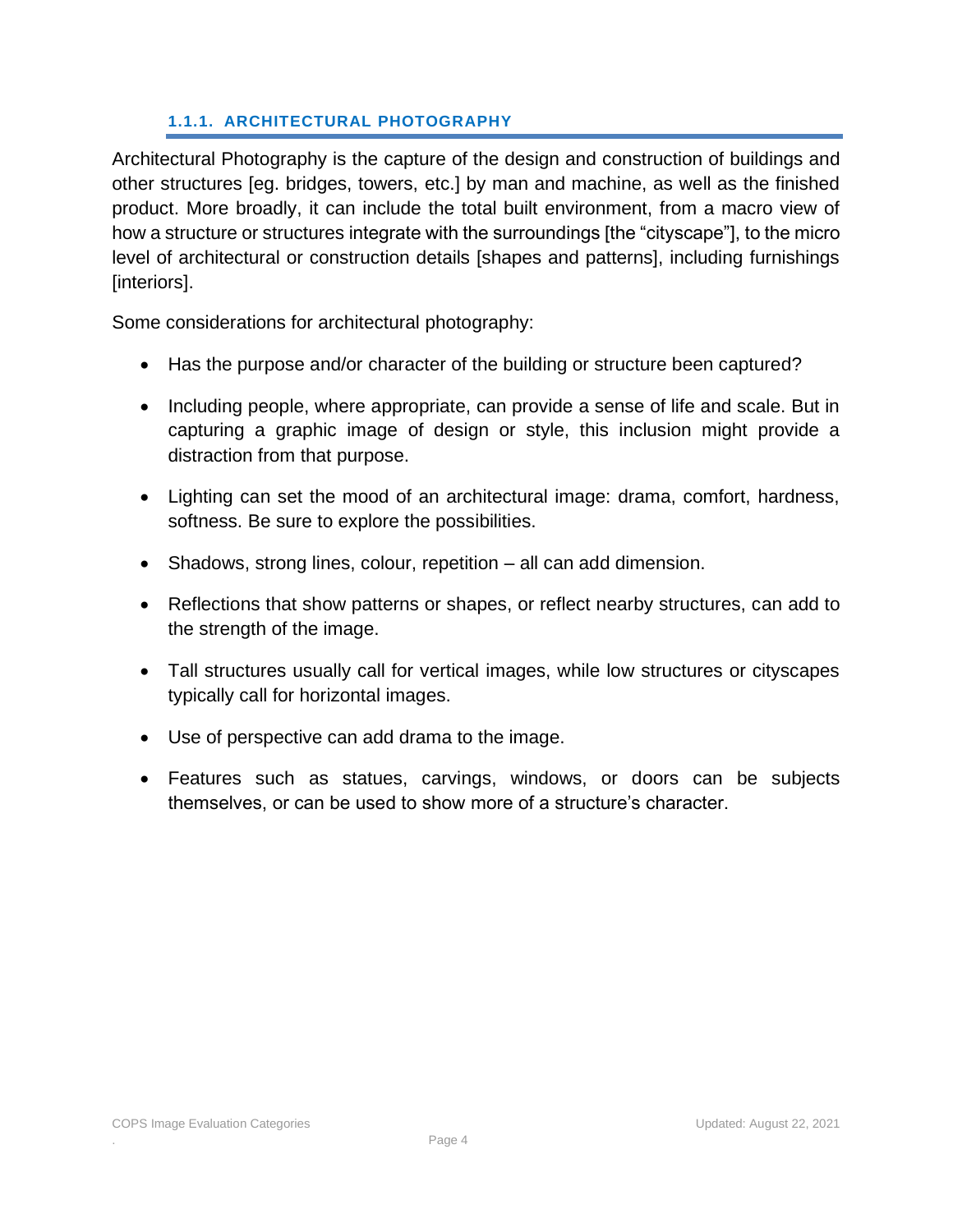### **1.1.2. CREATIVE PHOTOGRAPHY**

<span id="page-4-0"></span>Creative photographs typically convey a mood, a feeling, an emotion, a beautiful arrangement of elements. Some can be expressive and aesthetically pleasing, like a piece of visual music, so to speak. Others can be accessed through an emotional response to the shapes, lines, colours, and arrangements. And still others can be more challenging to understand, particularly if they are complex, or take an unorthodox approach.

Creative images, the awe-inspiring ones at least, are much more than a few mouse clicks in a software program. They can become very complex, intricate works of art that still maintain their roots in photography.

As a theme, it is very difficult to pin an exact definition on what constitutes an image that falls into the Creative category, other than to provide some broad guidelines for the main styles of Creative-themed images.

**Abstract Photography:** Abstract art uses the visual language of form, colour, and line to create a composition which exists independently of visual references to the real world.

The shapes and colours of Abstract images can not be interpreted in terms of identifying recognizable objects. Instead, they are interpreted by the ways the different elements of the image relate to each other and create a feeling or a mood in terms of visual design, often conveying a challenging message in terms of symbolism and suggestion.

Some Abstracts can be created with extreme macro (referred-to as "micro") photography, while others may be the result of drastic manipulations of mist, smoke, shadows, reflections, or other light phenomena. Still others may be the result of some extreme post-processing manipulations made to an ordinary photograph.

The key element of Abstract Photography is the use of photographic techniques (both at time of capture and through post-processing techniques) to convey mood, feeling, and emotion through shape, colour, form, repetition, and so forth.

**Altered Reality Photography:** Typically, Altered Reality is a journey that explores a subject in new and creative ways. Often it includes composites – combining elements of one or more photograph, with text and graphic elements, to create a new, meaningful image that does not exist in reality. Alternatively, it could be the exploration or interpretation of every day common-place objects in totally new, creative, and meaningful ways.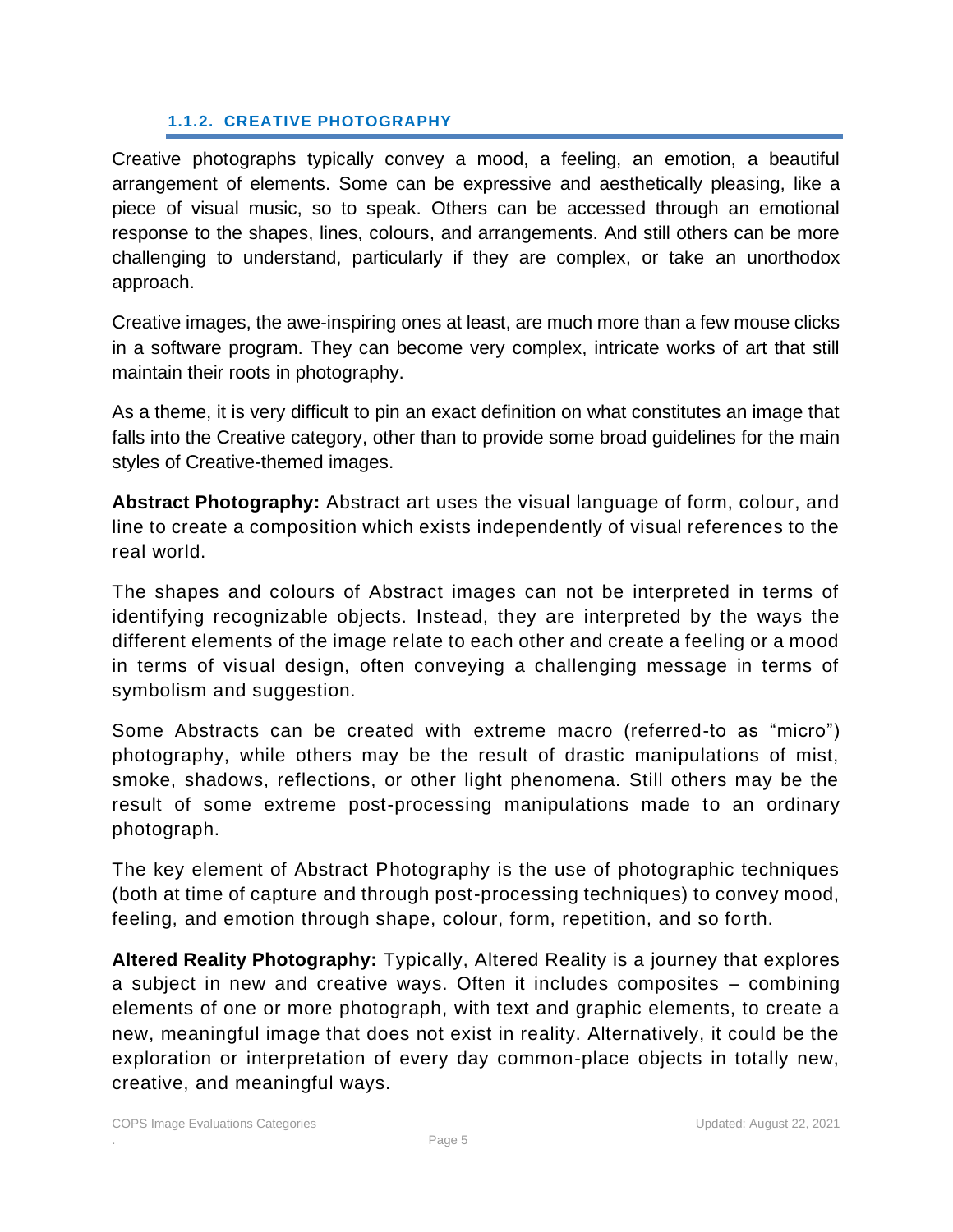Typically, effects such as adding starbursts, over-sharpening, over-saturation, or swirl/blur effects do not in and of themselves constitute an Altered Reality image, unless they deliver a result that has some kind of meaning, impact, or aesthetic reason. Altered Reality images convey good ideas, good design, imagination, sensitivity, vision beyond the ordinary, and a certain degree of honesty and integrity.

**Filters Gone Wild:** Other forms of Creative photographs may involve the use of filters and brushes, in software such as Photoshop or Painter, to create images that replicate actual art work – pencil sketches, oil or watercolour paintings, pastels, and the like.

Again, this style involves more than a few mouse clicks, or the use of an "auto paint" feature, to achieve an aesthetically pleasing and tasteful artistic rendition. As well, the use of these techniques, and the style of the artwork, must suit the subject matter.

### <span id="page-5-0"></span>SPECIAL NOTE REGARDING CAPA CREATIVE ALTERED REALITY PHOTOGRAPHY COMPETITIONS

COPS, as a member club of The Canadian Association of Photographic Art (CAPA), adopts CAPA's definition of Creative Altered Reality Photography for Competition, which is included, in its entirety, below: (any grammatical or spelling errors are CAPA's)

## **Scope of Competition**

This competition promotes the manipulation of photograph(s) to create a fictional or conceptual image or photographic art. Primarily, altered reality is changing a normal photo in a creative way. The photographer can be creative by using of lines, form and colour, expressing ideas or feelings in a non-traditional style.

The original photograph must be predominant in the final photo. Manipulation can be incamera, post-processing or a combination thereof.

Images that are created totally electronically with no photographic origin are prohibited.

**Open Theme** – image can be: abstract, landscape, low light, macro, nature, portrait, still-life, street, wildlife, etc…

# **Editing Criteria**

**Open Editing** – All in-camera, on-camera and post-processing techniques are permitted. This includes combining multiple images and elements in a final image. However, all components of the final image must have been taken by the entrant.

Images that are created totally electronically with no photographic origin are prohibited from this competition.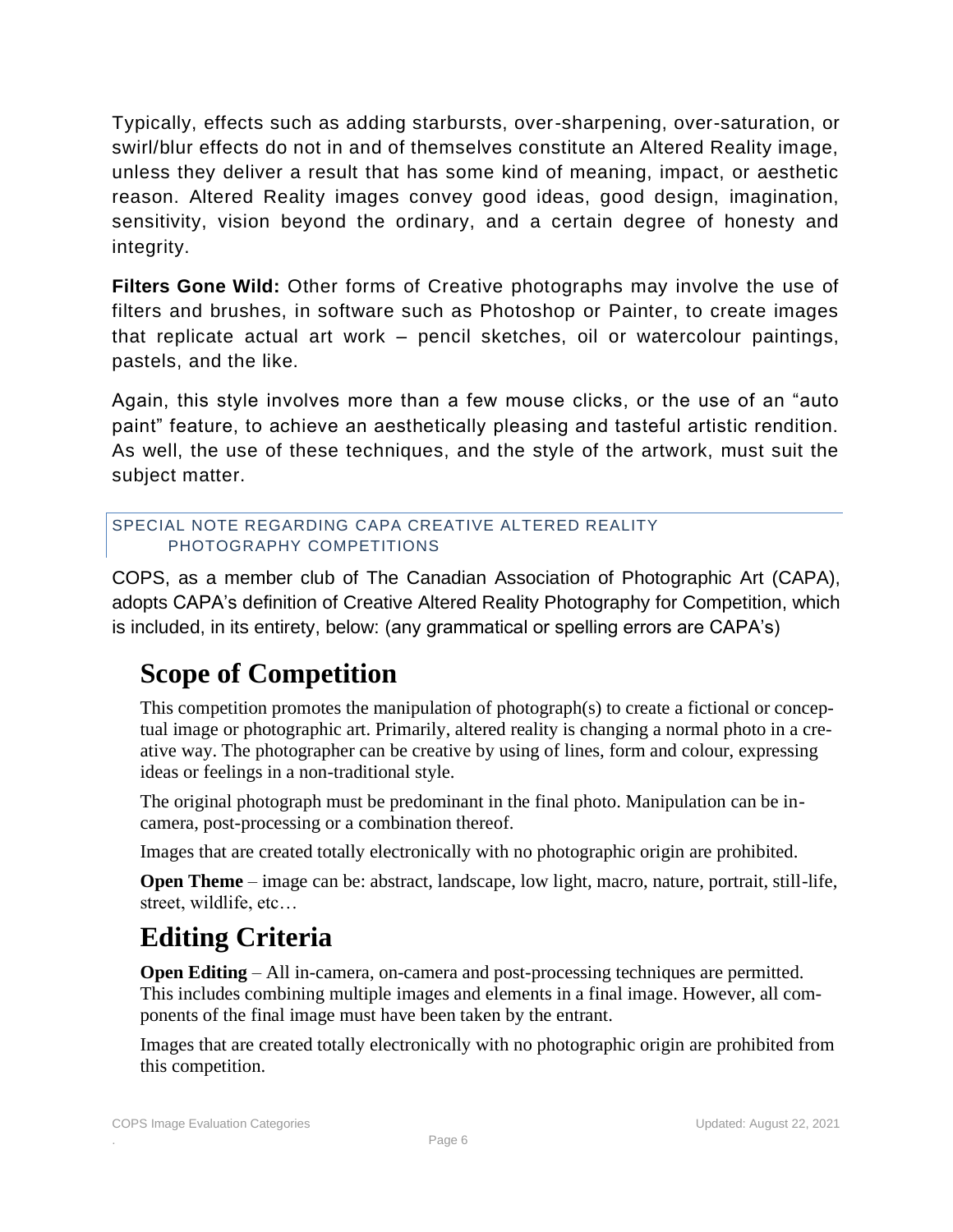Submitted image **MUST NOT** contain any watermarks, name of the image or name of the photographer.

Single digital mat is permitted but is not required. Colour selection of the mat is left up to the entrant.

Colour or black & white or monochrome images are permitted.

# **Judging Criteria**

Judges will award their scoring based on key elements such as composition, technique and subject matter. However, the judges will have a strong emphasis on the creative message, quality of execution, innovation, and '**wow**' factor.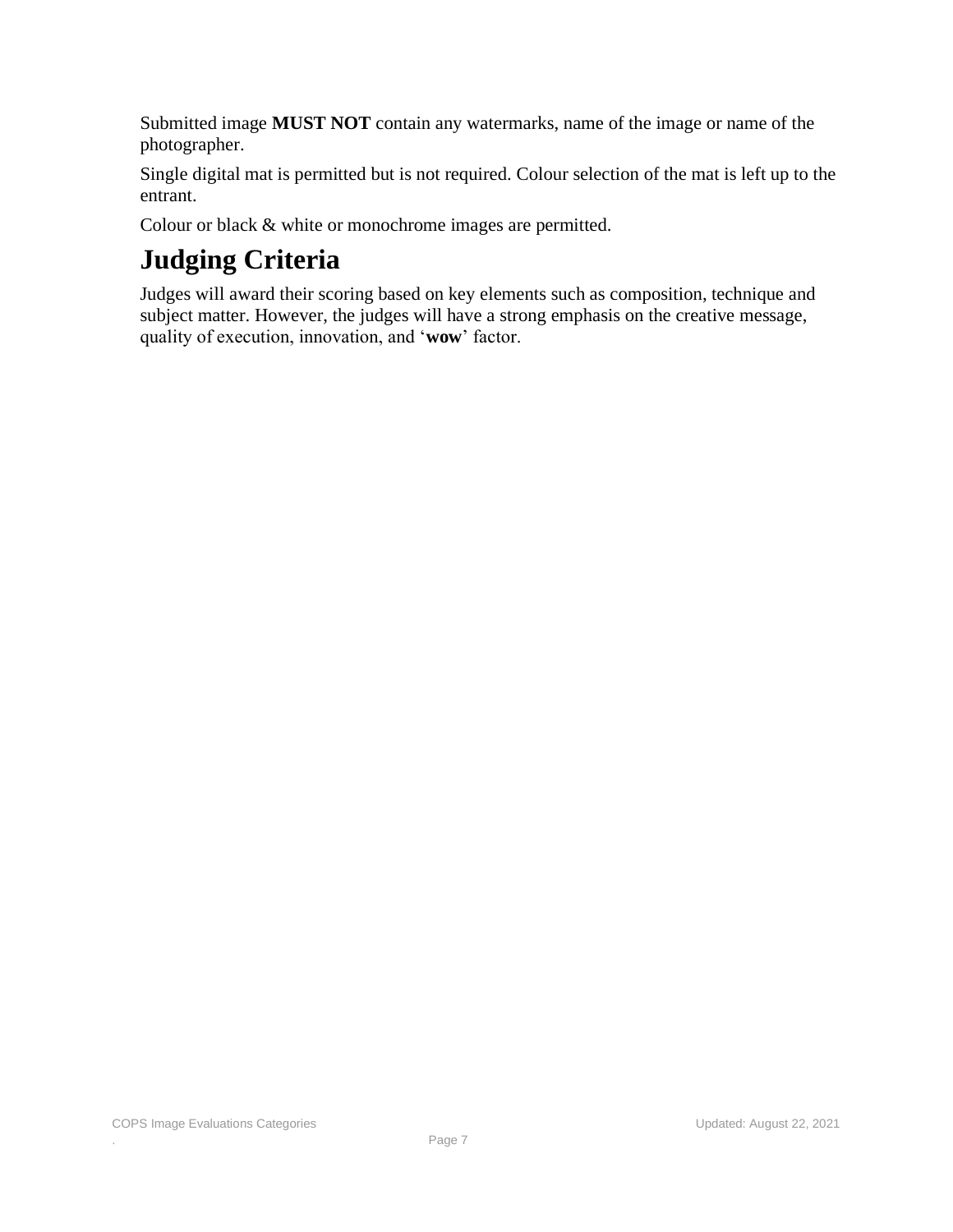### **1.1.3. DOCUMENTARY PHOTOGRAPHY**

<span id="page-7-0"></span>Documentary photography is all about capturing reality – what is happening, where it's happening, when it's happening, and who's involved. It includes such themes as news, sports, events, action, travel, street, and even photojournalism. Typically, it is related to human endeavours, which distinguishes it from Nature photography.

Some considerations for documentary photography:

- Typically, this captures the "as-is" state of the subject. **Minimal post-processing is involved.** The idea is to report on reality without embellishment.
- Creativity is typically represented by the approach or the point of view taken by the photographer at the moment of capture – is it a "standard" image that any passerby can grab, or does it present an interesting or unique perspective on the subject?
- Photographic techniques, such as panning, slow (or fast) shutter speed, and effective use of depth of field, can play a strong part in the impact of the image.
- Does it tell a story about the location, the event, or the people involved?
- Does it convey a mood or evoke an emotion?

### <span id="page-7-1"></span>SPECIAL NOTE REGARDING CAPA PHOTOJOURNALISM COMPETITIONS

**Photojournalism** is a specific form of documentary photography. COPS, as a member club of The Canadian Association of Photographic Art (CAPA), adopts CAPA's definition of Photojournalistic Photography, which is included, in its entirety, below: (any grammatical or spelling errors are CAPA's)

### **Scope**

Photojournalism relies on an image that tells a story or documents people affected by an event or a situation.

The image should clearly make one point or convey a message. Good composition would greatly enhance the conveying of the story.

**Open Theme** – Images of people in varying locations, incidents, occasions or situations.

To comply with the spirit of a traditional '*photo journalism*' competition, the following points should be considered when capturing and submitting your image for this competition: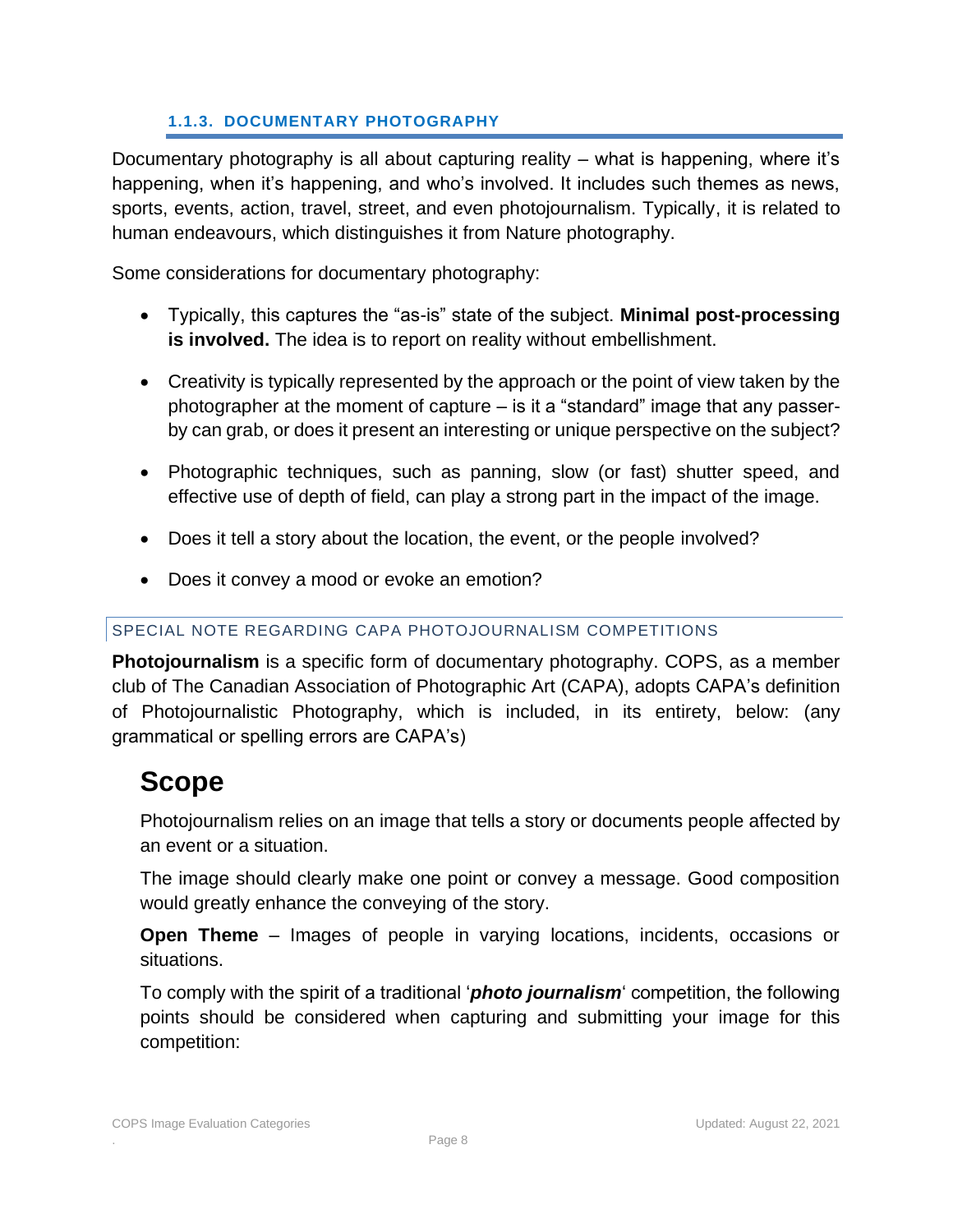i) subjects or circumstances contained within the images image must not be staged or re-acted; and

ii) maintain the integrity of the captured image by not making any material changes;

iii) all individuals photographed should be treated with respect and dignity. Special considerations should be given t vulnerable subjects and compassion to victims of crime or tragedy; and

iv) comply with the editing criteria outlined below.

Model releases are not required for this competition.

# **Editing Criteria**

**Restricted Editing** *–* The submitted image must be a true representation of the captured subject.

Only basic post-processing is permitted such as cropping, tone and colour adjustment. Selective adjustments or pixel modifications are not permitted such as elements cannot be added or removed; no dodging or burning; no gradient filter and no vignettes.

Post processing techniques **NOT** permitted are composite, HDR, stitching, using filters, applying textures, focus stacking and infrared.

**IMPORTANT NOTE** – For this competition, the Entrant must preserve the original JPG or RAW formatted files containing the metadata details.

# **Judging Criteria**

Judges will award their scoring based on key elements such as composition, technique and subject matter. However, the judges will have a strong emphasis on the creative message, quality of execution, innovation, and '*wow*' factor.

**SPECIAL NOTE –** *Prior to approving the competition results, the Director of Competitions will commence a process to verify the quality and authenticity of the submitted image. This process will include having all potential winners with the highest scores to forward their original files (RAW or JPG) within a set period of time. For this process, various techniques will be used to ensure the competition editing criteria is being adhered to.* 

Images will be "*deemed unsuitable*" and will not be included in the final competition results report – if:

i) no original image is received by the Director of Competitions within a set period of time; and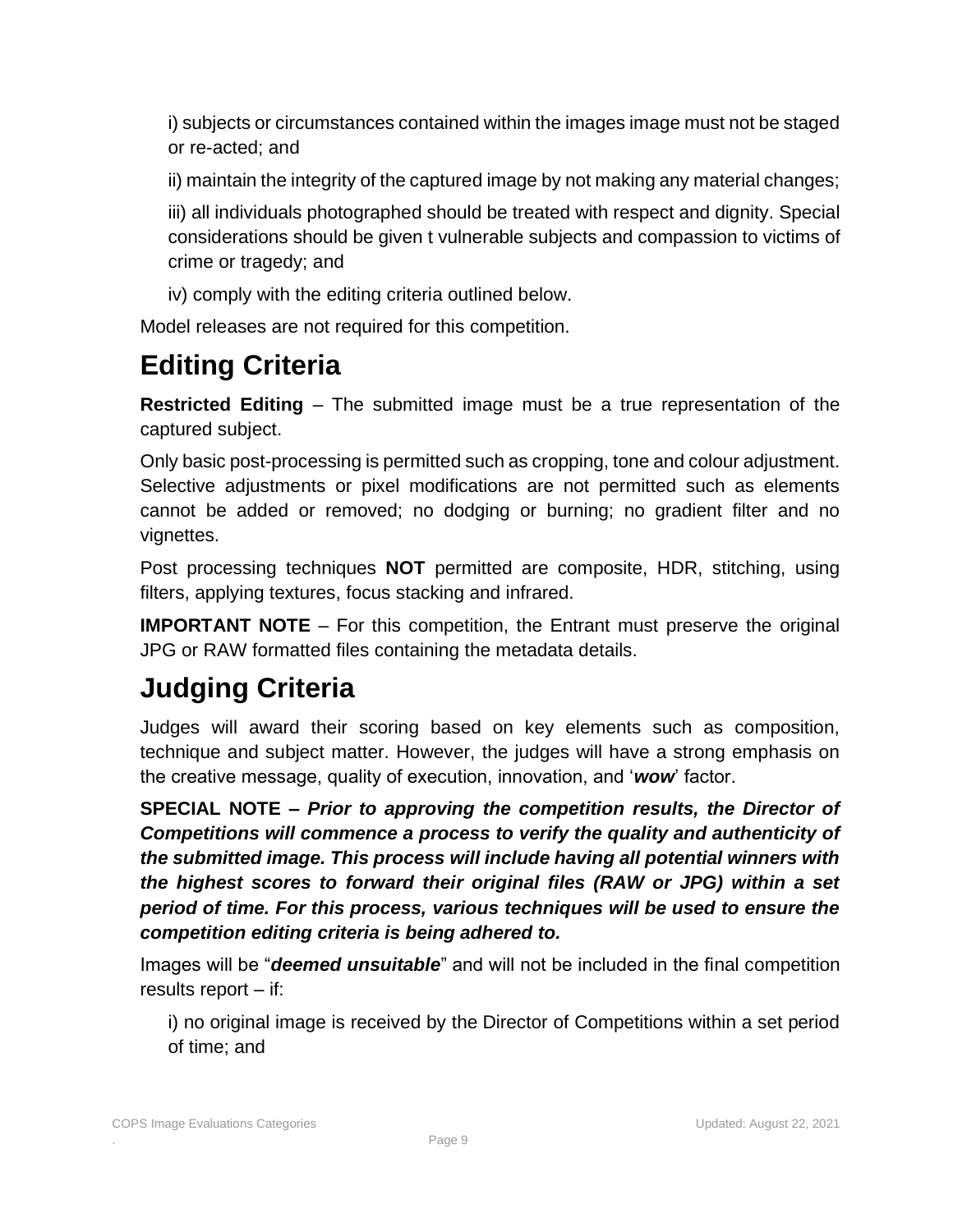ii) the image does not meet the conditions for either the scope of the competition or editing criteria for this competition.

1. **COPS NOTE:** While COPS will not require an examination of the original untouched image for regular club evaluations, as outlined in the CAPA definition. The original untouched image will be required by COPS prior to submitting an image to CAPA for the Photojournalism competition, if we decide to enter.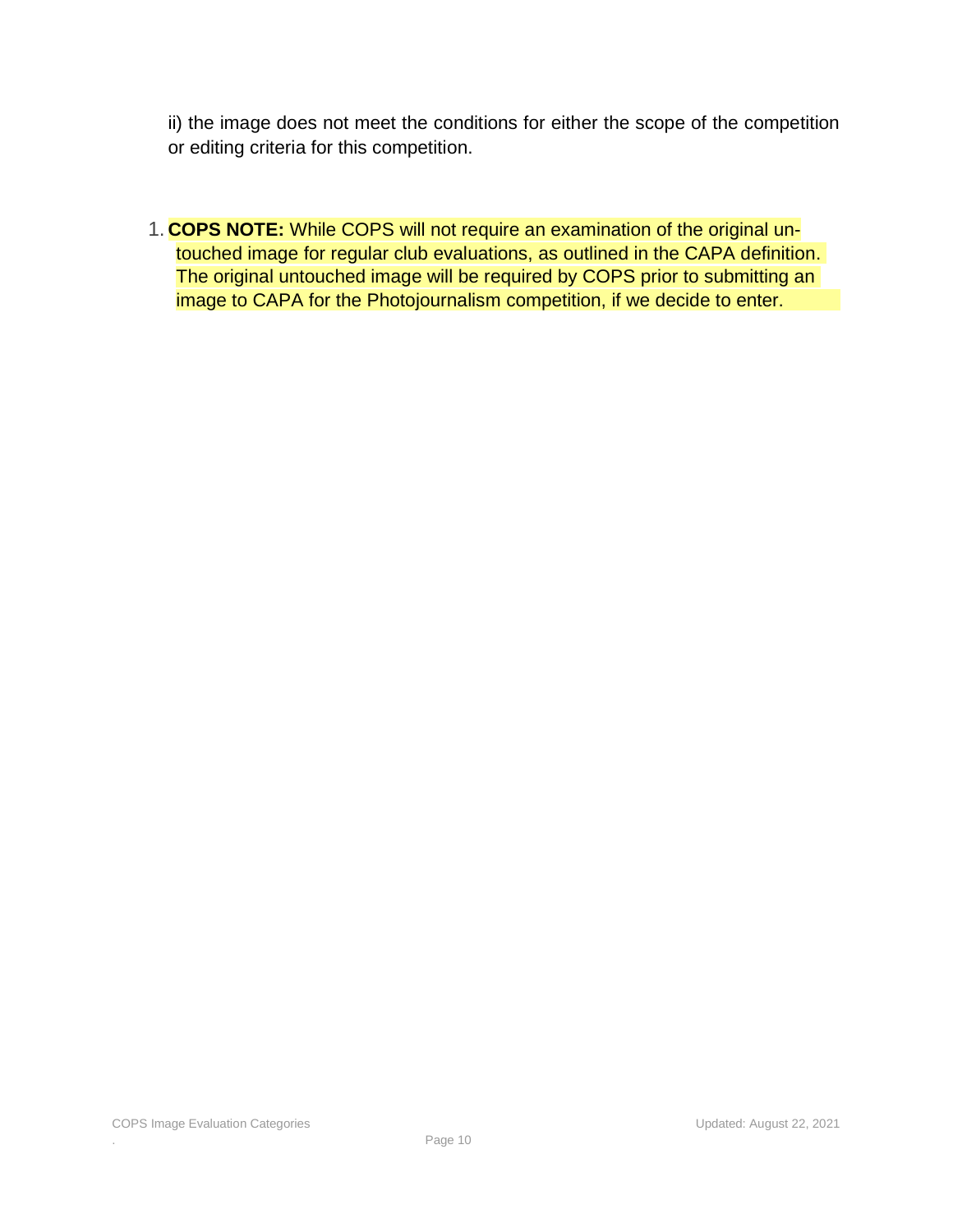### **1.1.4. FINE ART PHOTOGRAPHY**

<span id="page-10-0"></span>Fine Art photography is a term that you hear more and more every day. It is not, in itself, a distinct genre of photographic subject matter, but more about the way the photographic images are finished (post-processed) and presented (typically in print form, but in digital form as well).

When people talk about fine art photography, they tend to be talking about a style of photography and post-processing. In this context, it's usually art that was created for art's sake - an image that was designed from the start to be primarily enjoyed for its beauty rather than its subject matter.

### <span id="page-10-1"></span>SPECIAL NOTE REGARDING CAPA FINE ART PHOTOGRAPHY COMPETITIONS

COPS, as a member club of The Canadian Association of Photographic Art (CAPA), adopts CAPA's definition of Fine Art Photography for Competition, portions of which are included as appropriate below: (any grammatical or spelling errors are CAPA's).

## **Scope of Competition**

Fine art photography has no universally agreed upon meaning or definition. However, fine art photography does go beyond just capturing an image and cropping. Therefore, an image must not be submitted into this competition if it would have qualified for a CAPA competition with a Restricted Editing Criteria such as: Nature, Photo Journalism or Wildlife.

The goal of fine art photography is to create a fine art image is to capture subjects and use techniques as vehicles for the purpose of conveying a strong message, idea, vision and/or emotion.

The entrant may need to make the viewer think about what they are looking at and consider a different viewpoint than their own perhaps.

The skills in presenting their thoughts are also important. You cannot grab a viewer's interest with a poorly executed image. This type of image is just distracting and will not keep the viewer in front of it. Unless the technical part of the work reflects the quality of the abstract thought of the work, it may not be considered fine art.

According to Ansel Adams **"Art implies control of reality, for reality itself possesses no sense of the aesthetics. Photography becomes art when certain controls are applied."**

**Open Theme** – image can be: abstract, landscape, low light, macro, nature, portrait, still-life, street, wildlife, etc…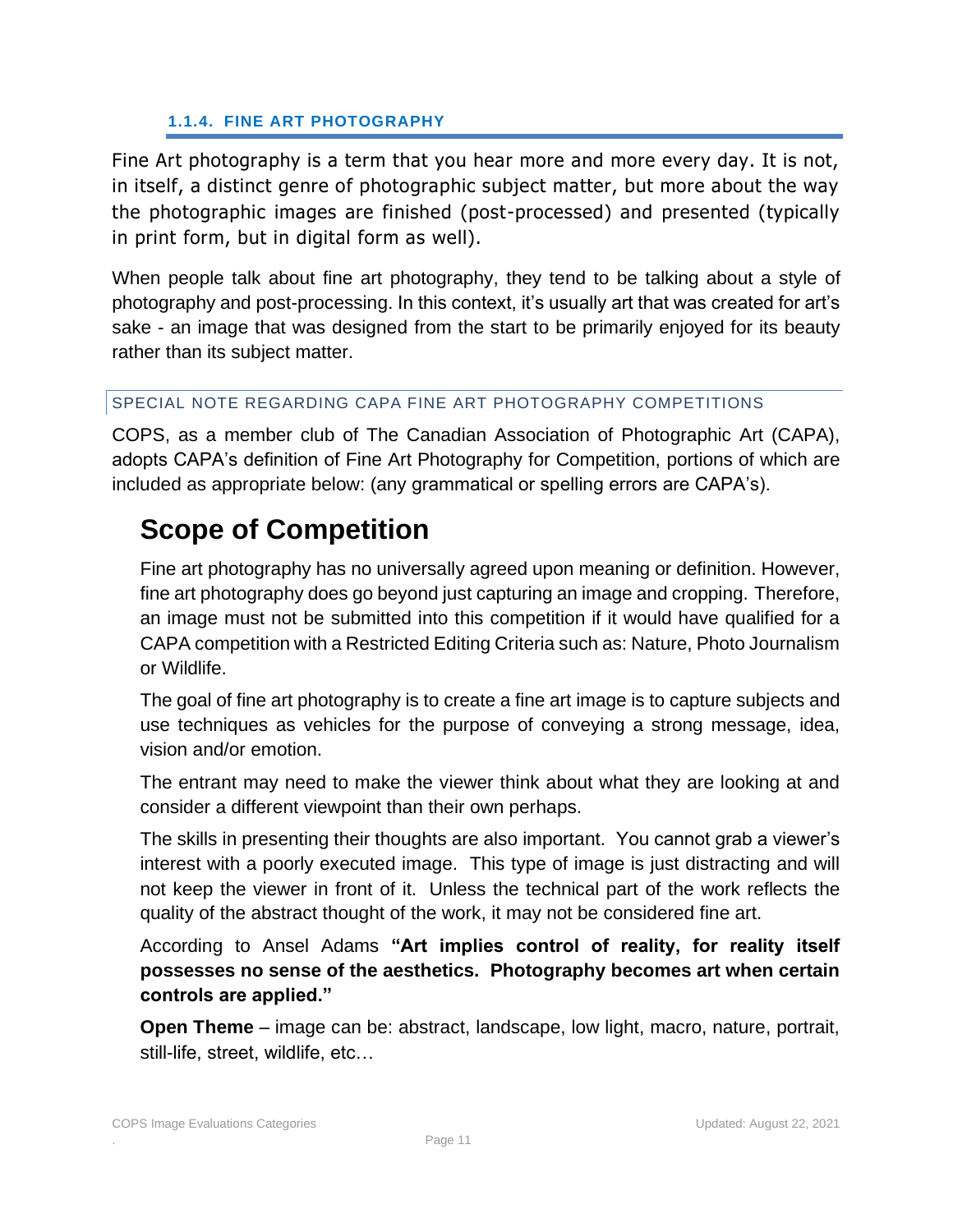# **Editing Criteria**

Open Editing – All in-camera, on-camera and post-processing techniques are permitted. This includes combining multiple images and elements in a final image. However, all components of the final image must have been photographed by the Entrant.

Submitted image **MUST NOT** contain any watermarks, name of the image or name of the photographer.

Single digital mat is permitted but is not required. Colour selection of the mat is left up to the Entrant.

Colour or black & white or monochrome images are permitted.

# **Judging Criteria**

- 1. Image title should compliment or contribute to the vision or message being presented in the image
- 2. Judges will award their scoring based on key elements such as composition, technique and subject matter. However, the judges will have a strong emphasis on the creative message, quality of execution, innovation, and 'wow' factor.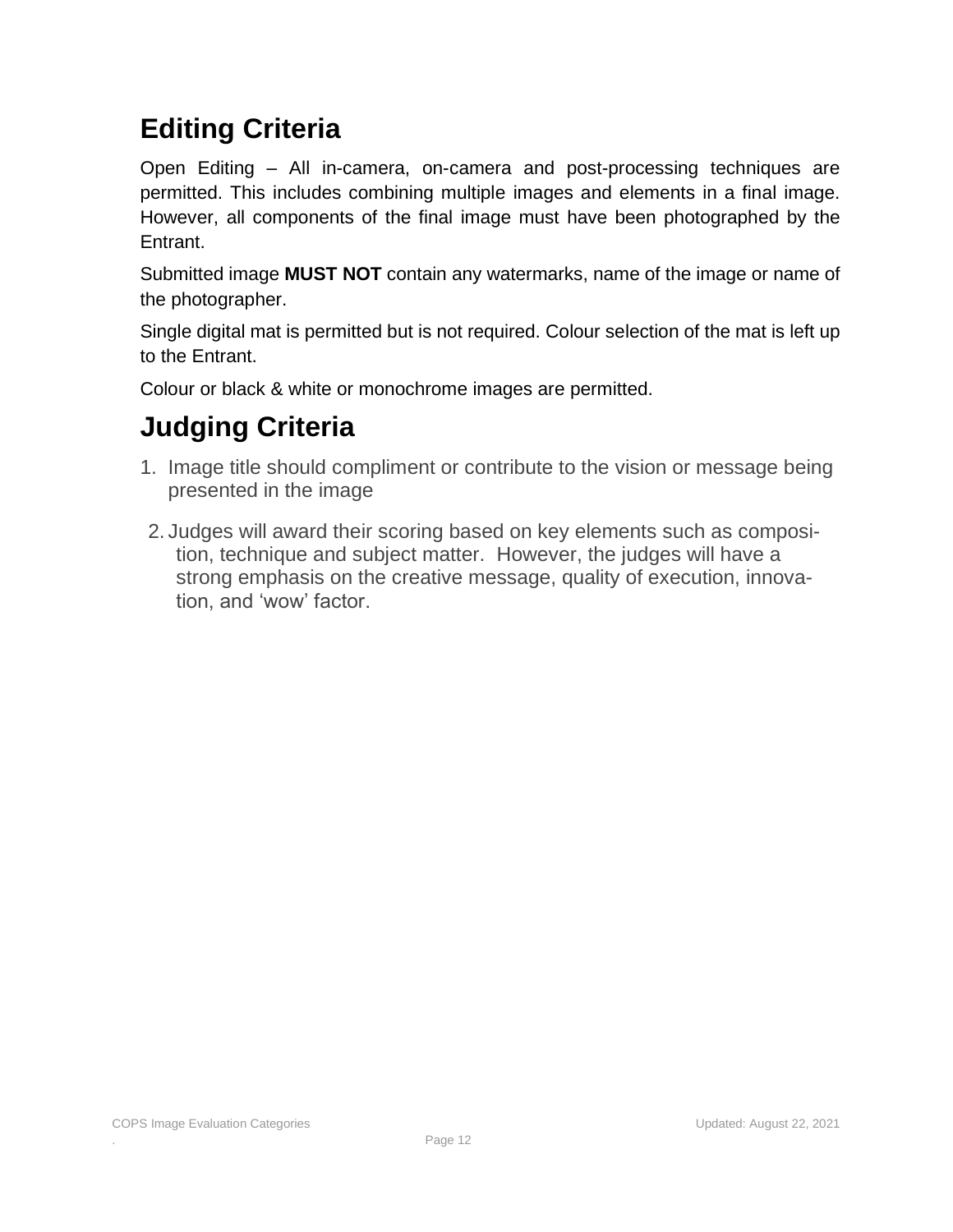#### **1.1.5. STILL LIFE PHOTOGRAPHY**

<span id="page-12-0"></span>A still life is a work of art depicting mostly inanimate subject matter – typically commonplace objects which may be natural (food, flowers, plants, rocks, or shells) or man-made (drinking glasses, books, vases, jewellery, coins, pipes, tools, etc.) in an artificial or contrived setting.

Originating in ancient times, and popular in Western art since the 17th century, still life images give the artist more leeway in the arrangement of the design elements within the composition than do other image themes such as nature, documentary, architectural, etc.

While it is the photograph that will ultimately be judged, making still life images gives rise to the artistry involved in creating the subject: flower arrangements, spatial relationships between objects, and creative lighting effects such as light painting, dark field, and so forth. Attention to detail is key to a successful still life photograph.

Some considerations for creating still life images:

- Attention is generally focused on a simple arrangement, well-balanced and direct, with lighting to suit the subject and intent.
- Is there an emotional element that needs to be captured humour, pathos, sensuality, tragedy? Is the message there, has good technique been used to capture it, or is it simply a gimmick?
- Is the intent to replicate an old-fashioned style, or is it a fresh approach to an old subject? And does it work?
- Aside from the artistry, the technical elements (exposure, depth of field, focal point, sharpness) must still be present.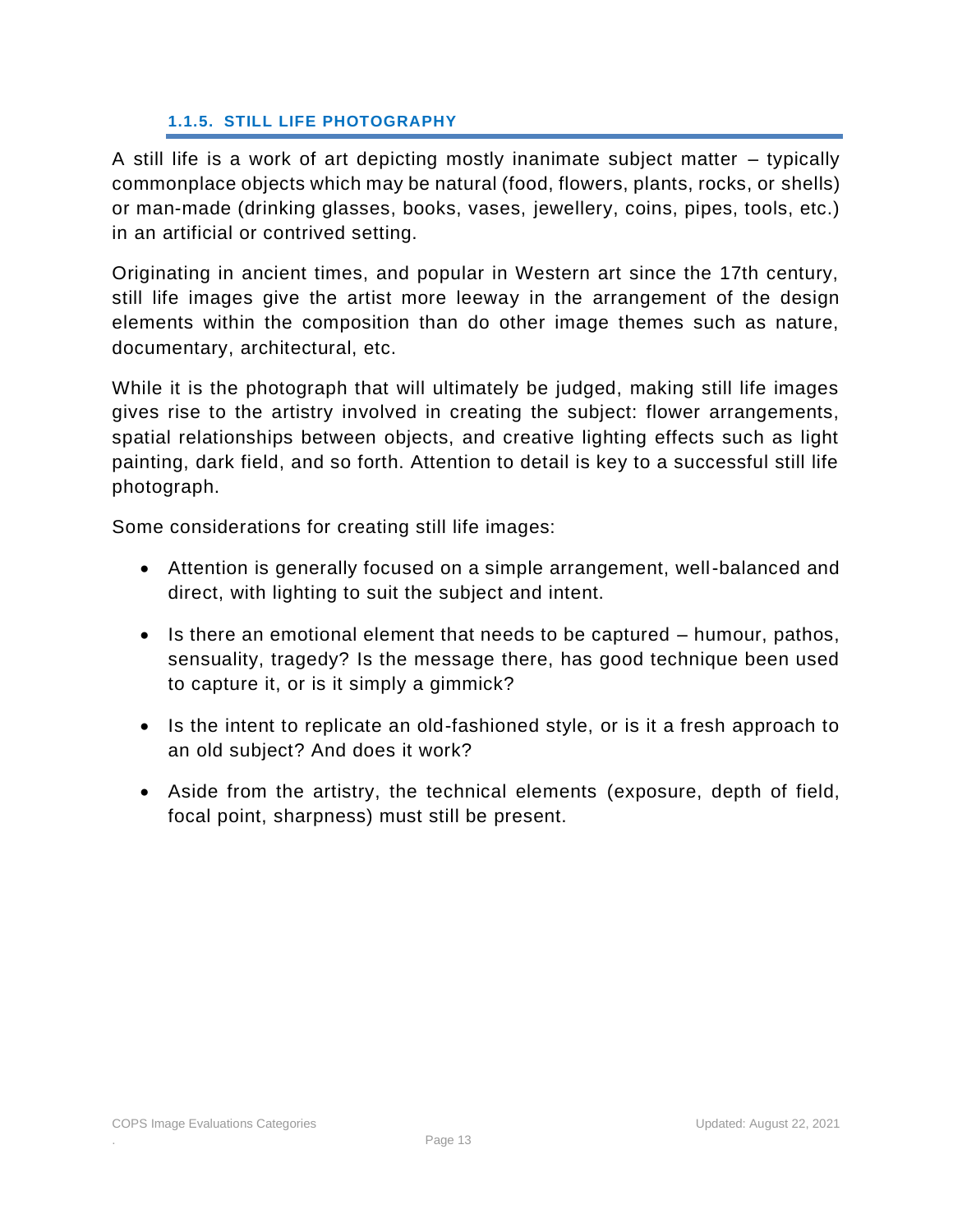### **1.2. REGULAR MONTHLY CATEGORIES**

### <span id="page-13-0"></span>**The following sections describe the regular monthly categories.**

```
1.2.1. LANDSCAPE PHOTOGRAPHY
```
<span id="page-13-1"></span>COPS, as a member club of The Canadian Association of Photographic Art (CAPA), adopts CAPA's definition of Landscape Photography, which is included, in its entirety, below: (any grammatical or spelling errors are CAPA's)

### **Scope of Competition**

**Landscape**. For the purposes of this competition, landscape images will include:

- **– environmental** (pure natural scene with no human influence),
- **– urban** (city scene with human activity), **rural** (little or no humans visible), and
- **– seascape** (beach, seashore, bodies of water).

Most landscape images frequently include sky and often incorporates weather conditions.

Human, animal and object can be included in the image to reflect the magnitude of the structures. However, the predominant elements of the image must be landscape.

The purpose of this competition is to record a truthful representation of reality.

# **Editing Criteria**

**Open Editing** *– All in-camera, on-camera and post-processing techniques are permitted. However, all components of the images must have been created or captured by the entrant.* 

Submitted image **MUST NOT** contain any watermarks, name of the image or name of the photographer.

Single digital mat is permitted but is not required. Colour selection of the mat is left up to the Entrant.

Colour or black & white or monochrome images are permitted.

# **Judging Criteria**

Judges will award their scoring based on key elements such as composition, technique and subject matter. However, the judges will have a strong emphasis on the creative message, quality of execution, innovation, and '**wow**' factor.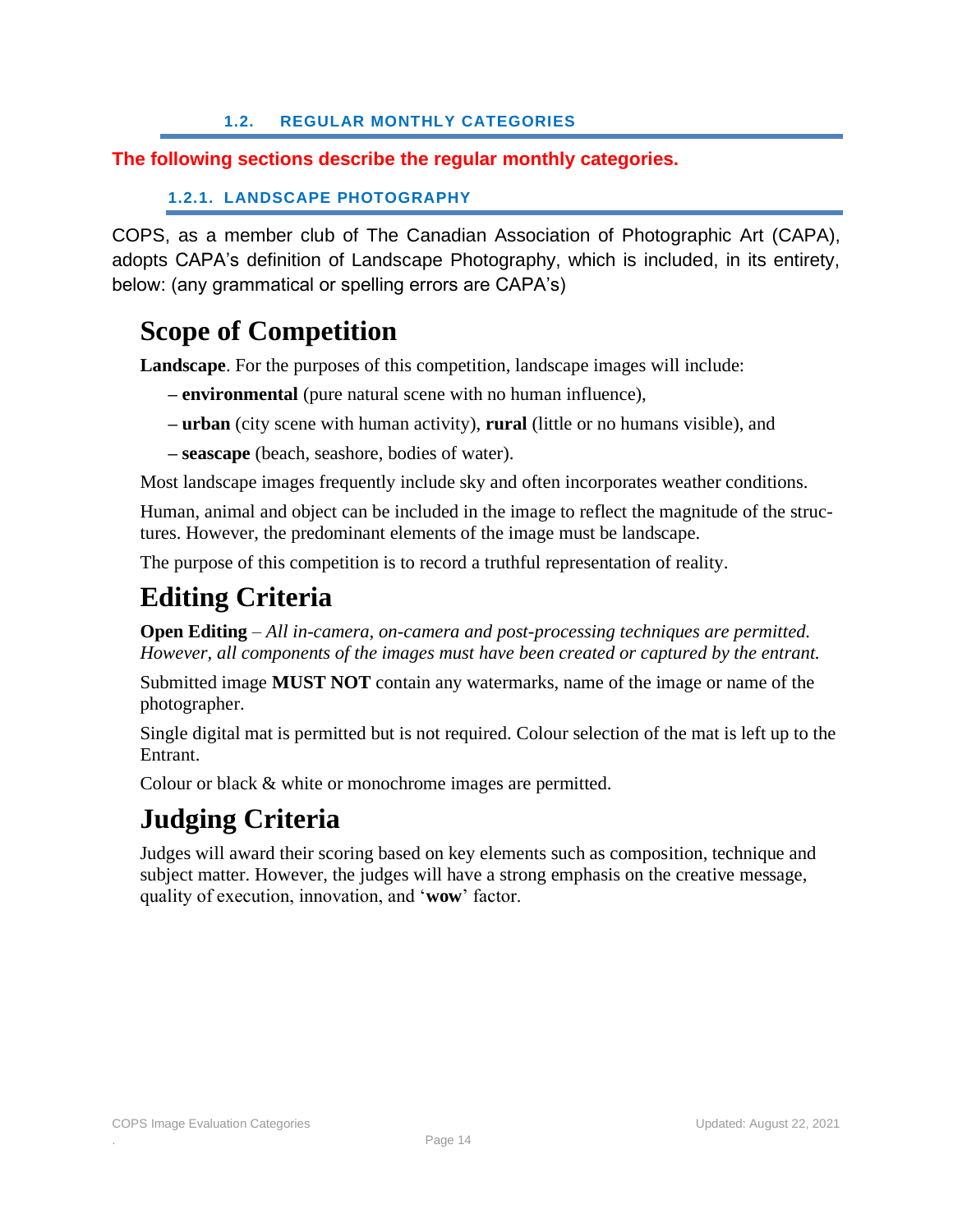#### **1.2.2. NATURE PHOTOGRAPHY**

<span id="page-14-0"></span>COPS, as a member club of The Canadian Association of Photographic Art (CAPA), adopts CAPA's definition of Nature Photography, which is included, in its entirety, below: (any grammatical or spelling errors are CAPA's)

# **Scope**

… CAPA has adopted the Nature Photography definition established on January 1, 2015 by: **Fédération Internationale de l'Art Photographique** (FIAP); the **Photographic Society of America** (PSA) and **The Royal Photographic Society** (RPS). The key points of this definition are summarized below:

*Nature Photography is restricted to the use of the photographic process to depict all branches of natural history, except anthropology and archaeology. The image can include landscapes, geologic formations, weather phenomena, and extant organisms as the primary subject matter. This includes images taken with the subjects in controlled conditions, such as zoos, game farms, botanical gardens, aquariums and any enclosure where the subjects are totally dependent on man for food.*

*Scientific bands, scientific tags or radio collars on wild animals are permissible.*

*Human elements shall NOT be present, EXCEPT where those human elements are integral parts of the nature story such as nature subjects, like barn owls or storks, adapted to an environment modified by humans, or where those human elements are in situations depicting natural forces, like hurricanes or tidal waves.* 

*Photographs of human created hybrid plants, cultivated plants, feral animals, domestic animals, or mounted specimens are ineligible, as is any form of manipulation that alters the truth of the photographic statement.* 

**CAPA Special Note –** To promote responsible photographing of species, entrants:

- must not do anything to injure or distress any animals or destroy their habitat in an attempt to secure an image
- must maintain an appropriate distance from an active nest, and in most cases, avoid them entirely
- baiting of wildlife should be avoided as it may have long-term impacts
- don't stress out wildlife by getting too close
- should learn about the species' behaviour and the ecology of the area
- use appropriate lenses and techniques that minimize stress
- should be a naturalist as well as a nature photographer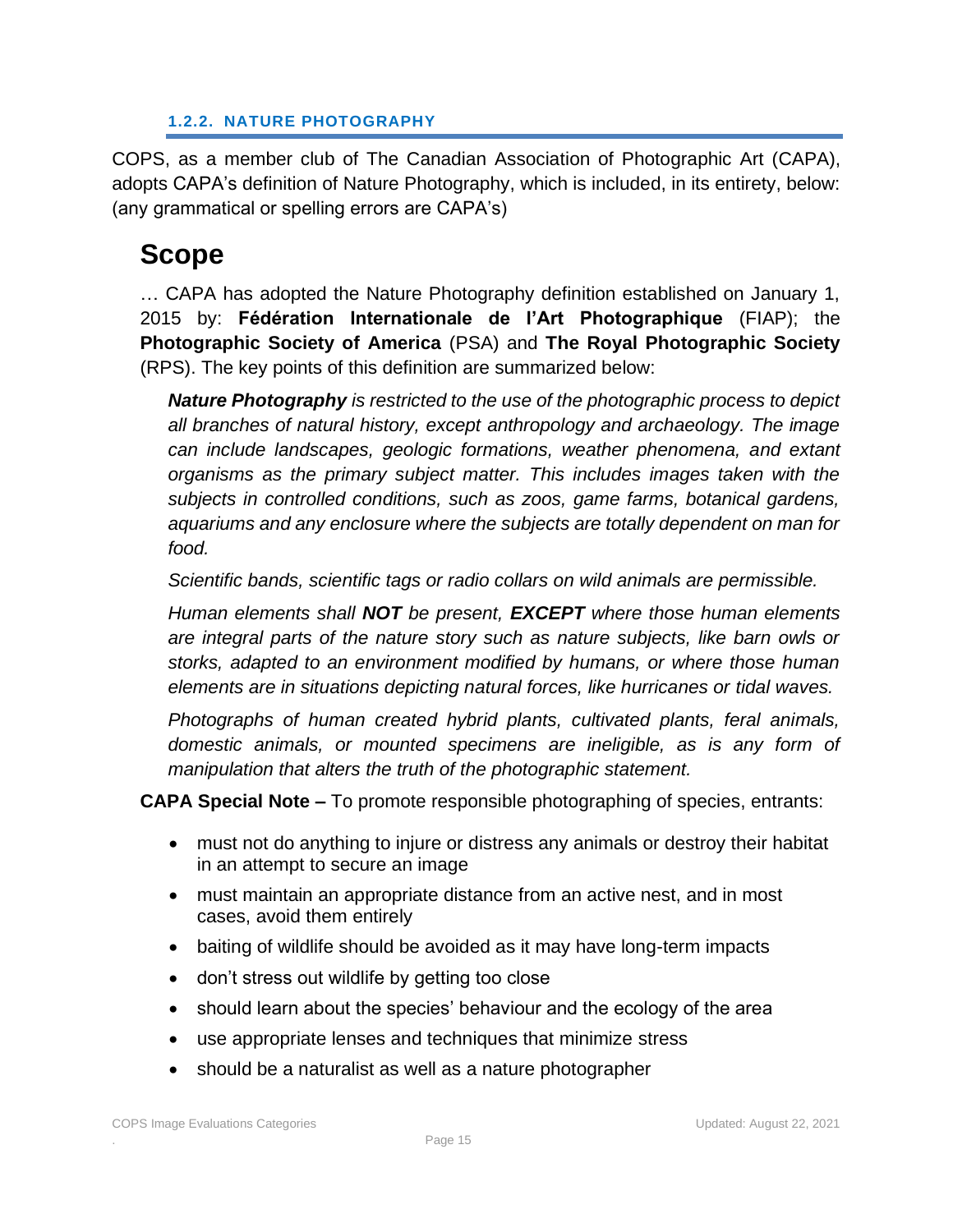- should be especially careful and respectful when photographing '*species-atrisk*' and threatened species
- consider avoiding the photography of '*species-at-risk*'

The Canadian federal **[Species At Risk Act](http://www.registrelep-sararegistry.gc.ca/species/schedules_e.cfm?id=1)** – **Schedule 1** provides a listing of '**species-at-risk**.' The Act also outlines that it an offence to kill, harm or harass a '*species-at-risk*.' A good reference webpage is the **[Audubon's Guide To Ethical](http://www.audubon.org/get-outside/audubons-guide-ethical-bird-photography)  [Bird Photography](http://www.audubon.org/get-outside/audubons-guide-ethical-bird-photography)**.

**SPECIAL AWARD**: A separate **CAPA Botany Certificate** will be awarded to the single botany image which receives the highest combined scores from the three judges. Botany includes images that portray uncultivated plant life such as trees, flowering and non-flowering plants, ferns, algae, fungi, etc… in their natural habitat. Images of domestic plants, artificially produced hybrid plants, flowers arrangements, etc… are ineligible.

# **Editing Criteria**

**Restricted –** No techniques that add, relocate, replace, or remove pictorial elements except by cropping are permitted. Techniques that enhance the presentation of the image without changing the nature story or the pictorial content, or without altering the content of the original scene, are permitted including HDR, focus stacking and dodging/burning.

Techniques that remove elements added by the camera, such as dust spots, digital noise, and film scratches, are allowed. Stitched images are not permitted. All allowed adjustments must appear natural. Color images can be converted to grey-scale monochrome. Infrared images, either direct-captures or derivations, are not allowed.

Submitted image **MUST NOT** contain any watermarks, name of the image or name of the photographer.

Single digital mat is permitted but is not required. Colour selection of the mat is left up to the Entrant.

Colour or black & white or monochrome images are permitted.

# **Judging Criteria**

The story telling value of an image must be weighed more than the pictorial quality while maintaining high technical quality.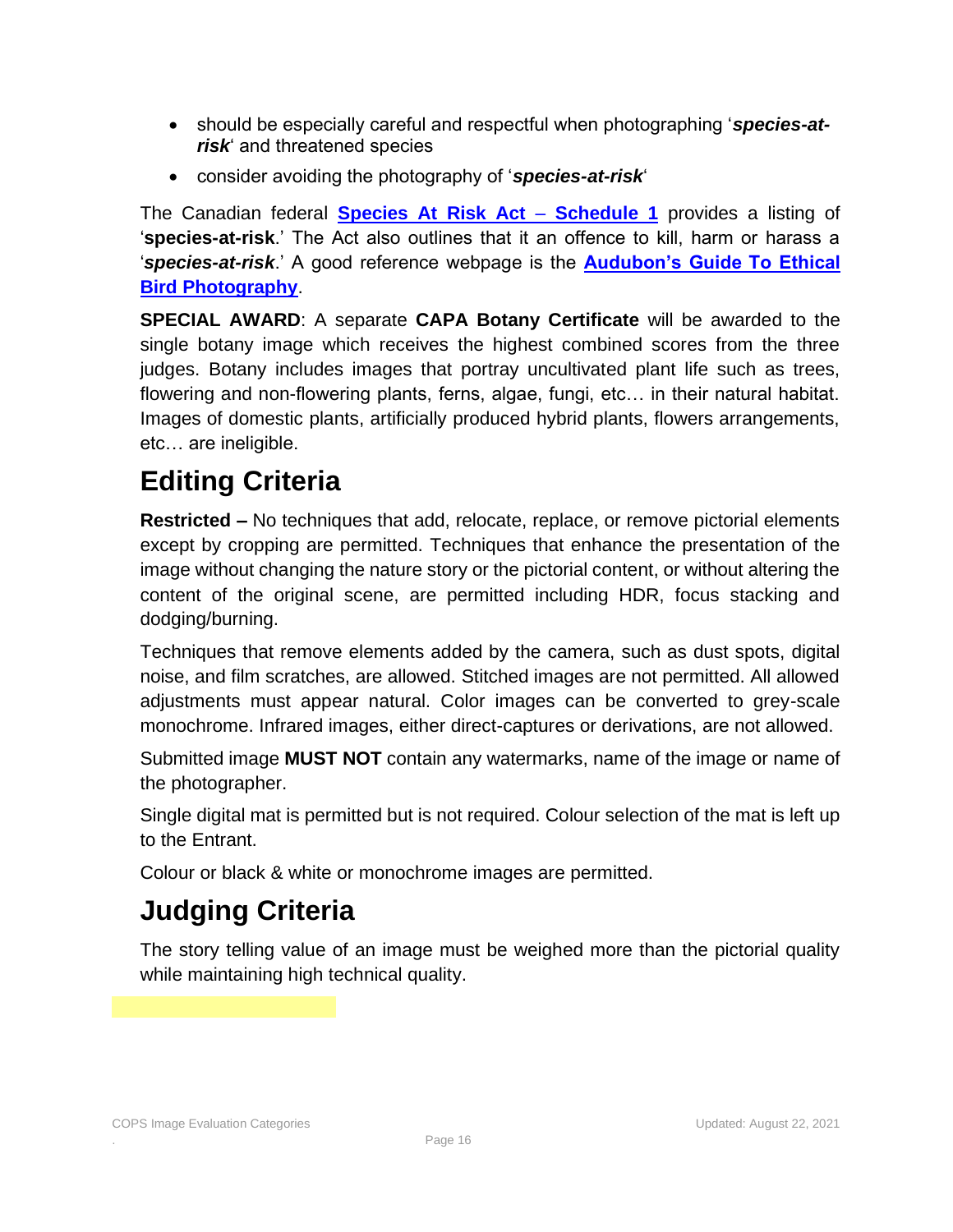#### **1.2.3. PEOPLE & PETS PHOTOGRAPHY**

<span id="page-16-0"></span>The CAPA provides a specific definition of Portrait Photography, to the exclusion of many other types of "people" photography, such as Glamour Photography, Environmental Portraiture, and the like. As such, for our purposes, this theme has been broadened to include all types of "people" photography, in which the predominant subject is a person or a group of people; this goes beyond CAPA's definition of Portrait Photography.

As well, after analysis of images submitted in the Open last year, this theme has been further expanded to include the photography of pets (or domesticated/captive animal). As such, this would include images of domesticated or captive animals where the animal or group of animals is the predominant subject, and the image captures expressions, gestures, emotions, actions, and so forth of the animal or animals.

**Portrait Photography:** CAPA holds annual Portrait competitions amongst its affiliated clubs. Typically, we have not entered this particular competition. However, should we decide to enter in the future, photographers will have to adhere to this definition of Portrait Photography when considering submissions for the competition.

Per the *CAPA Competitions Guide 2016-2017* and the *CAPA Members' Handbook V3 2015*:

"**Definition:** A portrait is a photograph that displays the expression, personality, and mood of the subject, and is exclusively of humans.

"**Specifications:** The maker may alter images electronically or otherwise. Computer generated graphics and artwork created by the maker of the image may be incorporated, so long as the photographic content is predominating. Digital black or white frames are permitted but not required.

"An image previously receiving an Award or HM in a CAPA Competition is NOT eligible for entry.

"By virtue of submitting an entry, the entrant certifies the work as his/her own and permits CAPA to reproduce all or part of the entered image free of charge for publication in any CAPA publications, CAPA website, DVD of competition winning images and our CAPA magazine. The CAPA competition assumes no liability for any misuse of copyright.

"Winning photographers in Portrait Competition will be asked to provide a release signed by the subject or subject's parent or guardian if the subject is 16 or under."

**Glamour Photography:** This differs from pure Portrait Photography in that the make-up, hair styling, and wardrobe play as important a part in the composition as the subject does. While there is still an emphasis on the subject, there is equal emphasis on how they look and what they are wearing – flowing dresses or robes,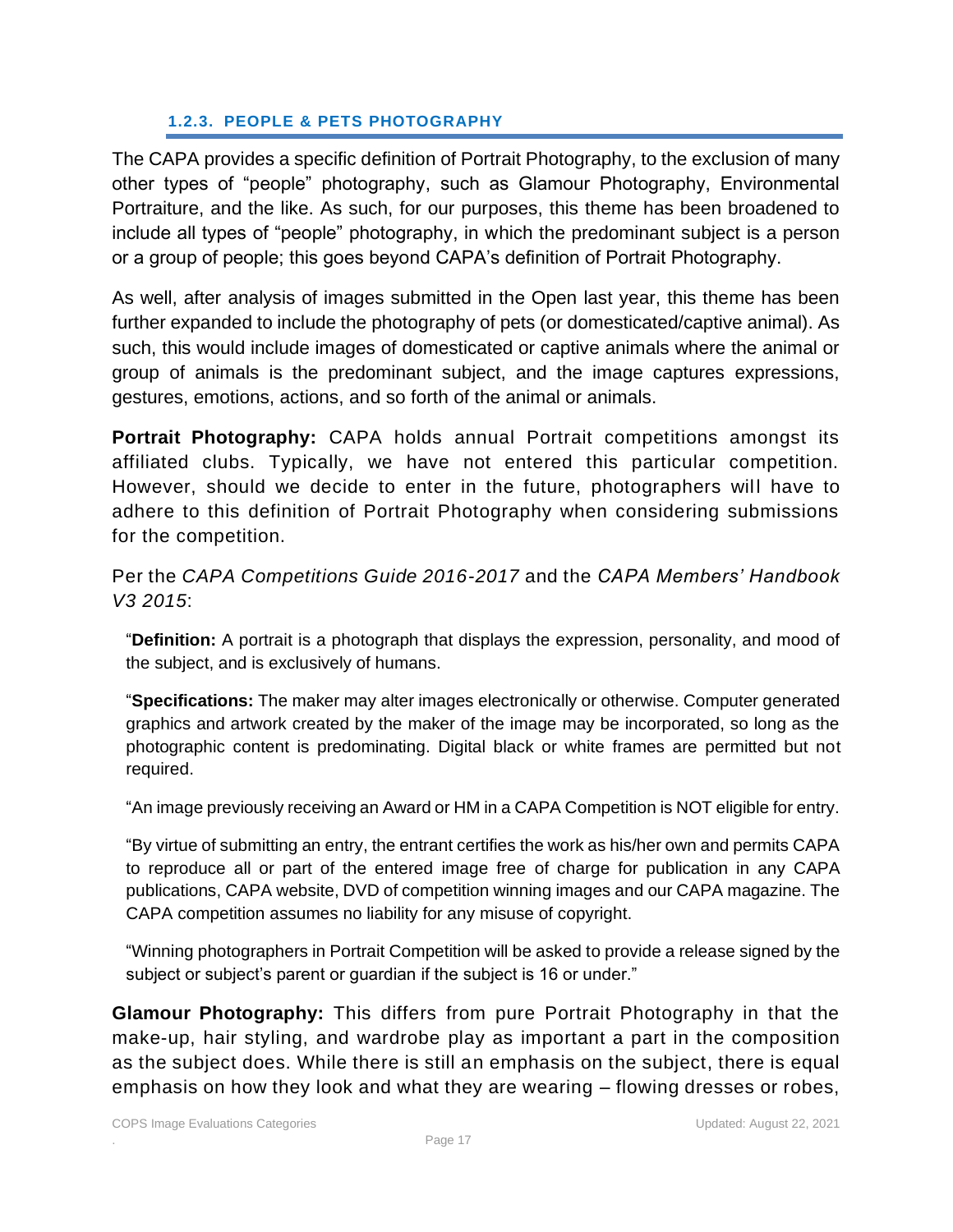highly stylized make-up or hair treatments, and so forth, all form part of the overall composition.

**Environmental Portraits:** In some cases, the subject's environment plays an important role in who they are, and what the do – their vocation or avocation. As such, elements of the background come into play as key aspects of the composition, in addition to the subject themselves.

**Other types** of people photography can include candid street photography, cosplay (costume role-play) photography, and even some types of action or event photography: as long as the main subject of a photograph is a person or a small group of people, that photograph could be considered suitable for inclusion in the People theme.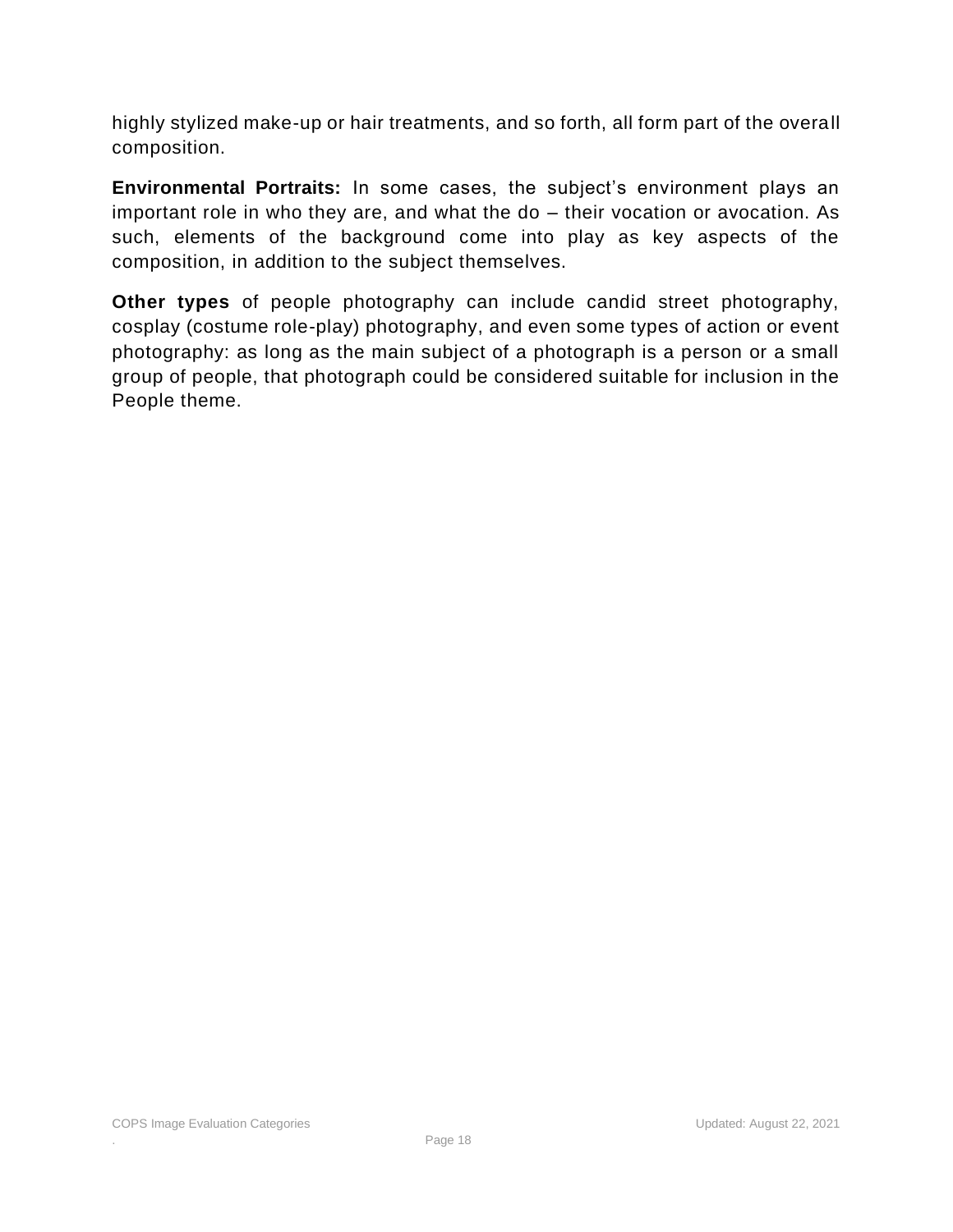#### **1.2.4. OPEN**

<span id="page-18-0"></span>Members are encouraged to make every effort to place their images in either the Monthly Challenge or one of the themes defined above.

However, there will be instances (few, we hope) where an image just does not fit into one of the defined themes.

So, we've included this Open theme as a catch-all for those images.

As there is no definition as to what types of images fall into the Open theme, guidance and considerations can not be provided. However, over time, as our process and theme definitions mature, these Open images may give rise to broader or more inclusive definitions in our existing themes, or to the addition of new themes.

And remember, when in doubt as to what theme your image may fall into, please do not hesitate to contact the Director of Evaluations for guidance.

#### <span id="page-18-1"></span>SPECIAL NOTE REGARDING THE CAPA OPEN PHOTOGRAPHY COMPETITION

CAPA holds an annual Open Competition, usually in the spring of the year. By definition of "Open", virtually any photograph that has been evaluated during the year up to the entry deadline (March 31, 2018) can be considered for entry into this competition.

COPS, as a member club of The Canadian Association of Photographic Art (CAPA), adopts CAPA's definition of Open Photography, which is included, in its entirety, below: (any spelling or grammatical errors are CAPA's)

### **Scope of Competition**

**Open Theme** – can include: abstract, landscape, low light, macro, nature, portrait, still-life, wildlife etc…

### **Editing Criteria**

**Open Editing –** All different in-camera, on-camera and post-processing techniques can be used. This includes combining multiple images and elements in a final image. However, all competition of the final images must have been taken by the Entrant.

Submitted image **MUST NOT** contain any watermarks, name of the image or name of the photographer.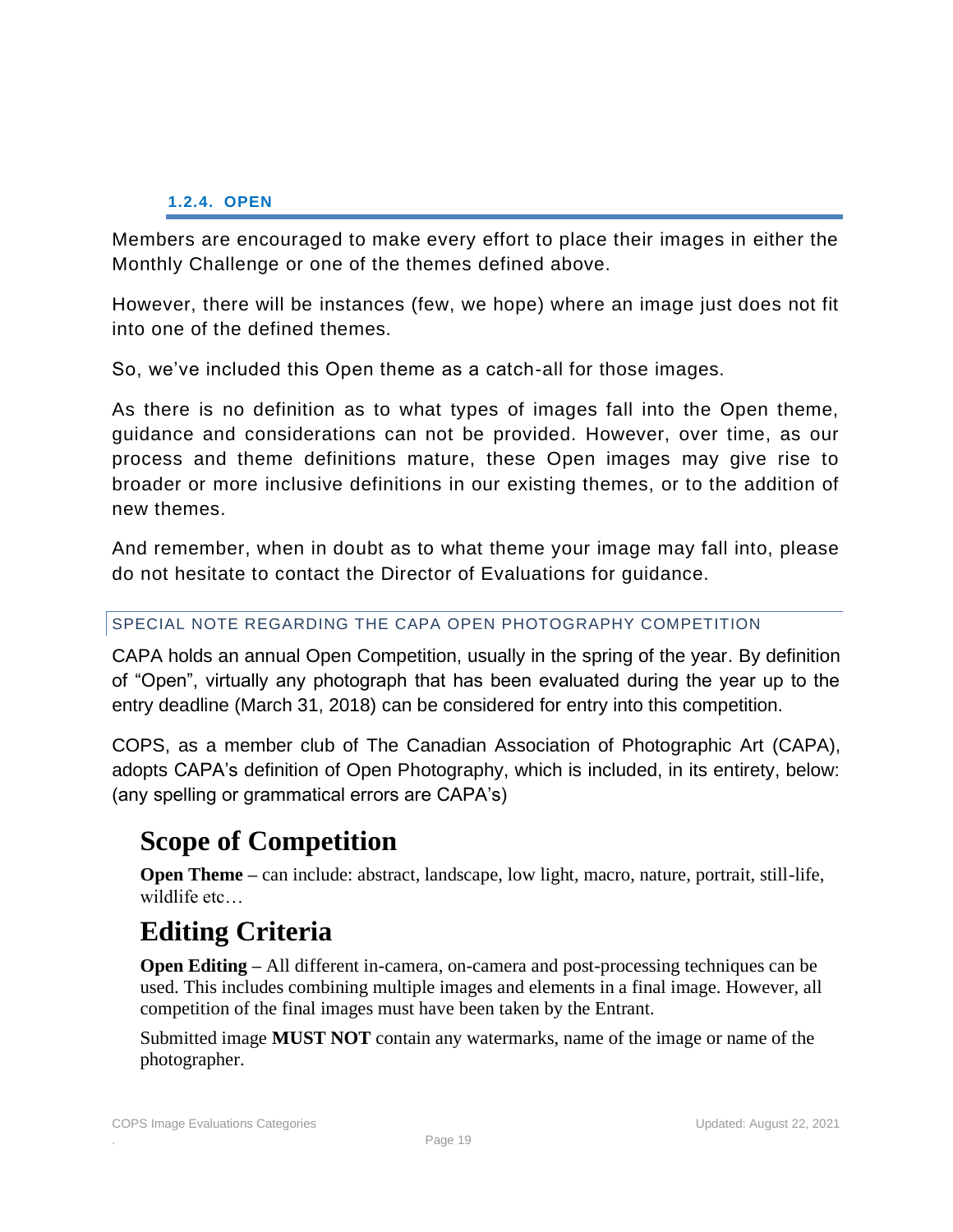Single digital mat is permitted but is not required. Colour selection of the mat is left up to the Entrant.

Colour or black & white or monochrome images are permitted.

# **Judging Criteria**

Judges will award their scoring based on key elements such as: composition, technique and subject matter. However, the judges will have a strong emphasis on the creative message, quality of execution, innovation, and 'wow' factor.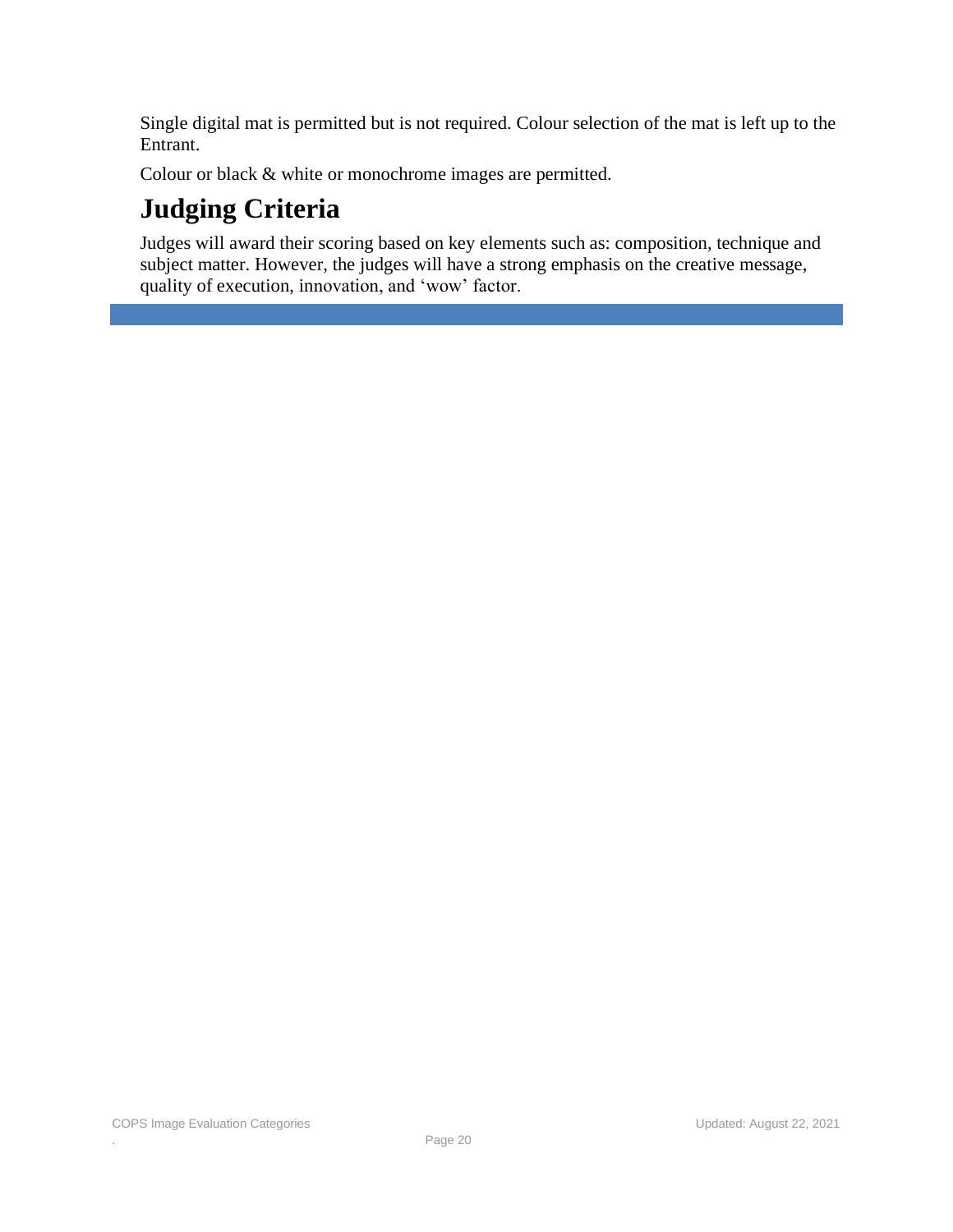### <span id="page-20-0"></span>**2. EVALUATION PROCEDURE**

Each entry will be evaluated out of 30 points by each judge and the scores will be averaged. A panel of three judges will carry out the evaluation of all images as follows:

- Ideally, there will be one Guest Judge (preferably an Artist, Art Educator, Designer or Professional Photographer) and two COPS Member Judges who have some experience and/or training in judging.
- Generally, judges will follow the "Guidelines for Judges" outlined below.
- Image titles and photographer's level will not be given prior to judging as to not influence the scoring.
- COPS Member Judges will abstain from judging their own photographs, in which case the image score will be based on the average score from 2 judges.
- A constructive critique will be requested and is supplied, usually, from the 'guest' judge.
- Entries will be judged and evaluated prior to the COPS evaluation meeting night using Visual Pursuits website judging on each judges' own computer.
- Entries will then be displayed and critiqued on the COPS Evaluation meeting night with scores and credits announced as applicable.
- All entries will remain anonymous, except those photographs receiving an Honourable Mention or Award of Merit.
- The Evaluation Director is responsible to disallow any image that could be deemed derogatory or obscene.

### **2.1. GUIDELINES FOR JUDGES**

<span id="page-20-1"></span>Our judging system uses three judges usually scoring from 15 to 30 points each. Scores will be averaged and if the image being judged belongs to the judge, that judge will not score his or her own image. This system provides a wide scope for honest and accurate evaluation of each photo.

| $10 - 14$ | Poor, with serious faults (not normally used) |
|-----------|-----------------------------------------------|
| $15 - 17$ | Fair, possibly minor faults                   |
| $18 - 20$ | Average                                       |
| $21 - 23$ | Good                                          |
| $24 - 26$ | Excellent                                     |
| $27 - 30$ | Exceptional, outstanding                      |

COPS Image Evaluations Categories Updated: August 22, 2021